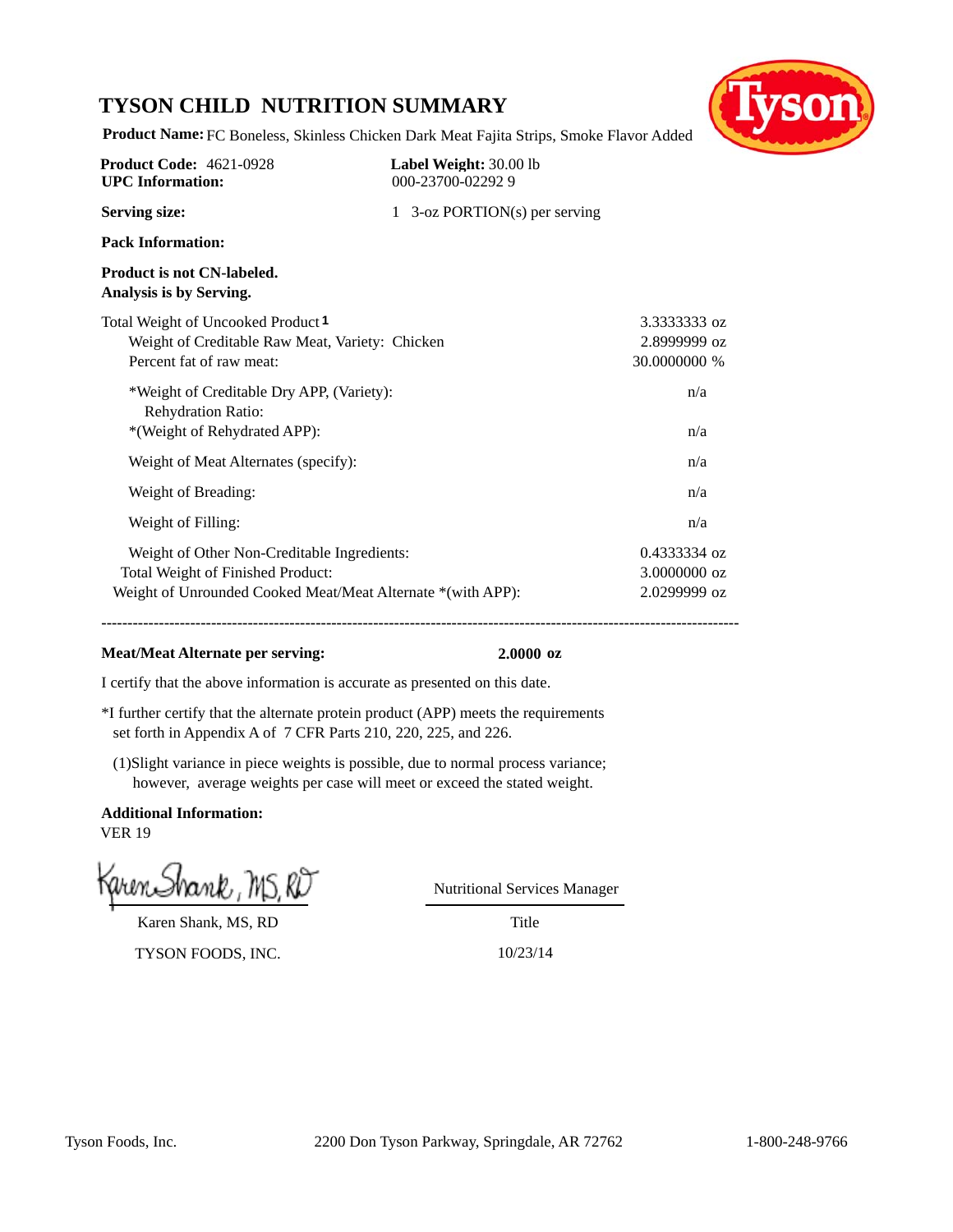# **Product Information**





## **Fajita Dark Meat Strips**

Product Code: 4621-928 UPC Code: 00023700022929

- Divert your A522 USDA Large WOGS.
- *Tyson*® Fajita Strips provide menu versatility for all day parts. Serve breakfast nachos in the morning, chicken pizza for lunch, and mini chicken salad wraps for an easy grab and go snack.
- Mexican is a leading flavor trend for students of all ages. Serve *Tyson* Fajita Strips in nachos, fajitas, burritos…the possibilities are endless!

#### **PREPARATION**

Appliances vary, adjust accordingly. Conventional Oven **Set at 350°F, reheat 25 to 30 minutes from**<br>frozen. Convection Oven **Set at 400°F, 15 to 20 minutes from frozen.** Microwave Oven Reheat 3 1/2 minutes on high setting from frozen.

#### **PIECE COUNT**

6/5.0000 LB (s) per Case

#### **MASTER CASE**

| Gross<br>Weight | 31.9384 IB | Width:  | 13 IN    |
|-----------------|------------|---------|----------|
| Net Weight      | 30 LB      | Length: | 17 IN    |
| Cube:           | 1.439 FT   | Height: | 11.25 IN |

#### **PALLET CONFIGURATION**

#### **STORAGE**

| Shelf life      | 270 days |
|-----------------|----------|
| Storage Temp:   | 0 F      |
| Storage Method: | Frozen   |

## **Nutrition Facts**

Serving Size: 3 oz. serving (84g)

 $\mathbb{R}$   $\mathbb{R}$ 

| Servings Per Container: 160                                                                                                               |                      |  |  |  |
|-------------------------------------------------------------------------------------------------------------------------------------------|----------------------|--|--|--|
| Amount Per Serving<br>Calories 120                                                                                                        | Calories from Fat 60 |  |  |  |
|                                                                                                                                           | % Daily Value*       |  |  |  |
| Total Fat 7g                                                                                                                              | 11%                  |  |  |  |
| Saturated Fat 2g                                                                                                                          | 10%                  |  |  |  |
| Trans Fat 0g                                                                                                                              |                      |  |  |  |
| Polyunsaturated Fat 1.5g                                                                                                                  |                      |  |  |  |
| Monounsaturated Fat 2.5g                                                                                                                  |                      |  |  |  |
| Cholesterol 80mg                                                                                                                          | 27%                  |  |  |  |
| Sodium 490mg                                                                                                                              | 20%                  |  |  |  |
| Total Carbohydrate 0g                                                                                                                     | 0%                   |  |  |  |
| Dietary Fiber 0g                                                                                                                          | 0%                   |  |  |  |
| Sugars Og<br>Protein 15g                                                                                                                  | 30%                  |  |  |  |
|                                                                                                                                           |                      |  |  |  |
| Vitamin A 0%                                                                                                                              | Vitamin C 0%         |  |  |  |
| Calcium 0%                                                                                                                                | Iron $2%$            |  |  |  |
| * Percent daily values are based on a 2,000 calorie<br>diet. Your daily values may be higher or lower<br>depending on your calorie needs. |                      |  |  |  |

#### **CN Label:** No

To obtain a signed copy of the CN statement for this item, please contact the Tyson Food Service Concierge via [e-mail](mailto:fscomments@tyson.com) or call 1-800 - 248 -9766.

#### **INGREDIENTS**

Chicken dark meat, water, seasoning [salt, spices, dehydrated garlic, dehydrated onion, sugar, chili powder (chili pepper, cumin, oregano, salt, garlic powder), lemon juice powder (corn syrup solids, lemon juice, lemon oil), modified corn starch, natural mesquite smoke flavor (maltodextrin, natural smoke flavor), natural flavor (from partially hydrogenated soybean and cottonseed oil)], modified food starch and sodium phosphates.

CONTAINS NO ALLERGENS

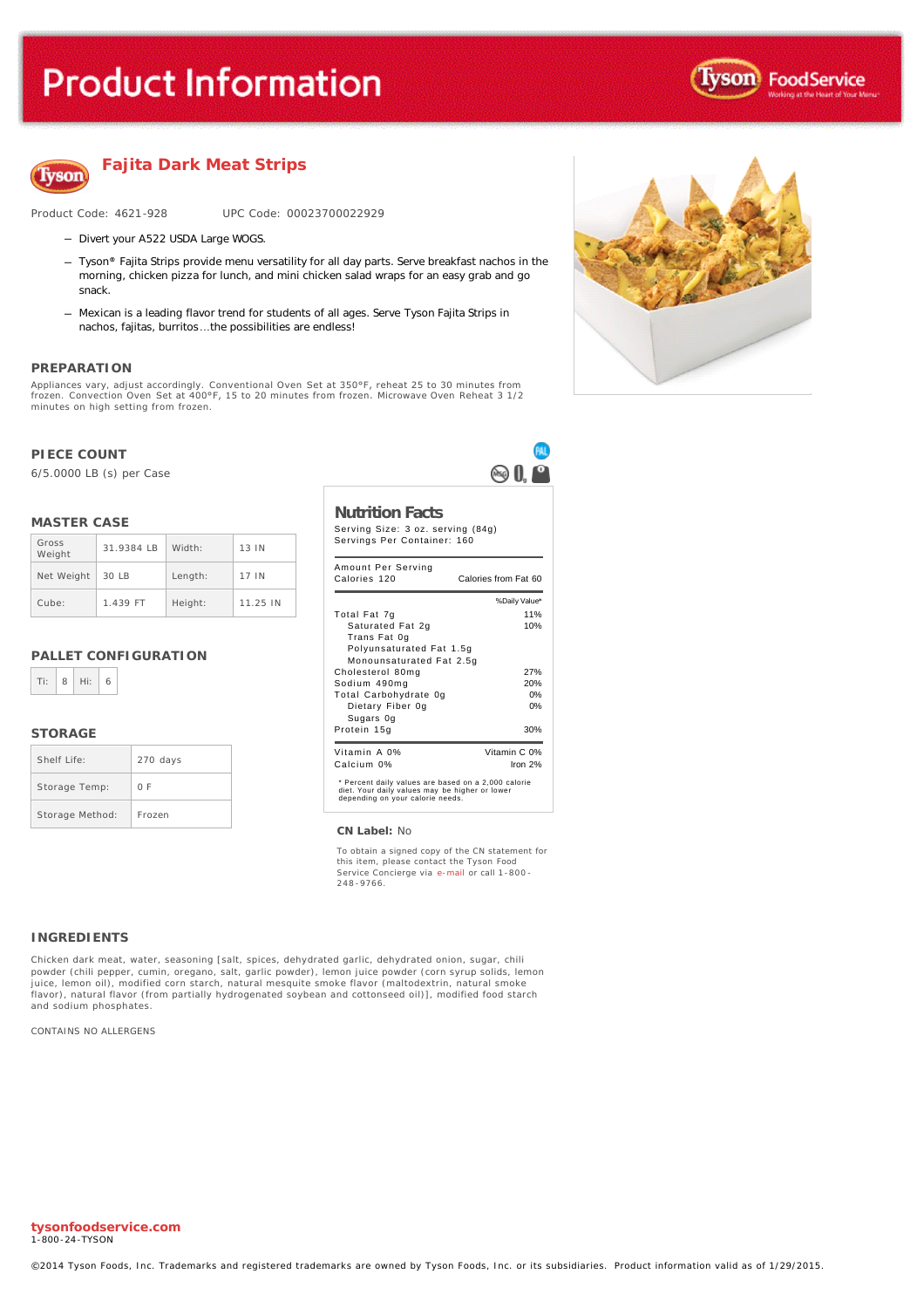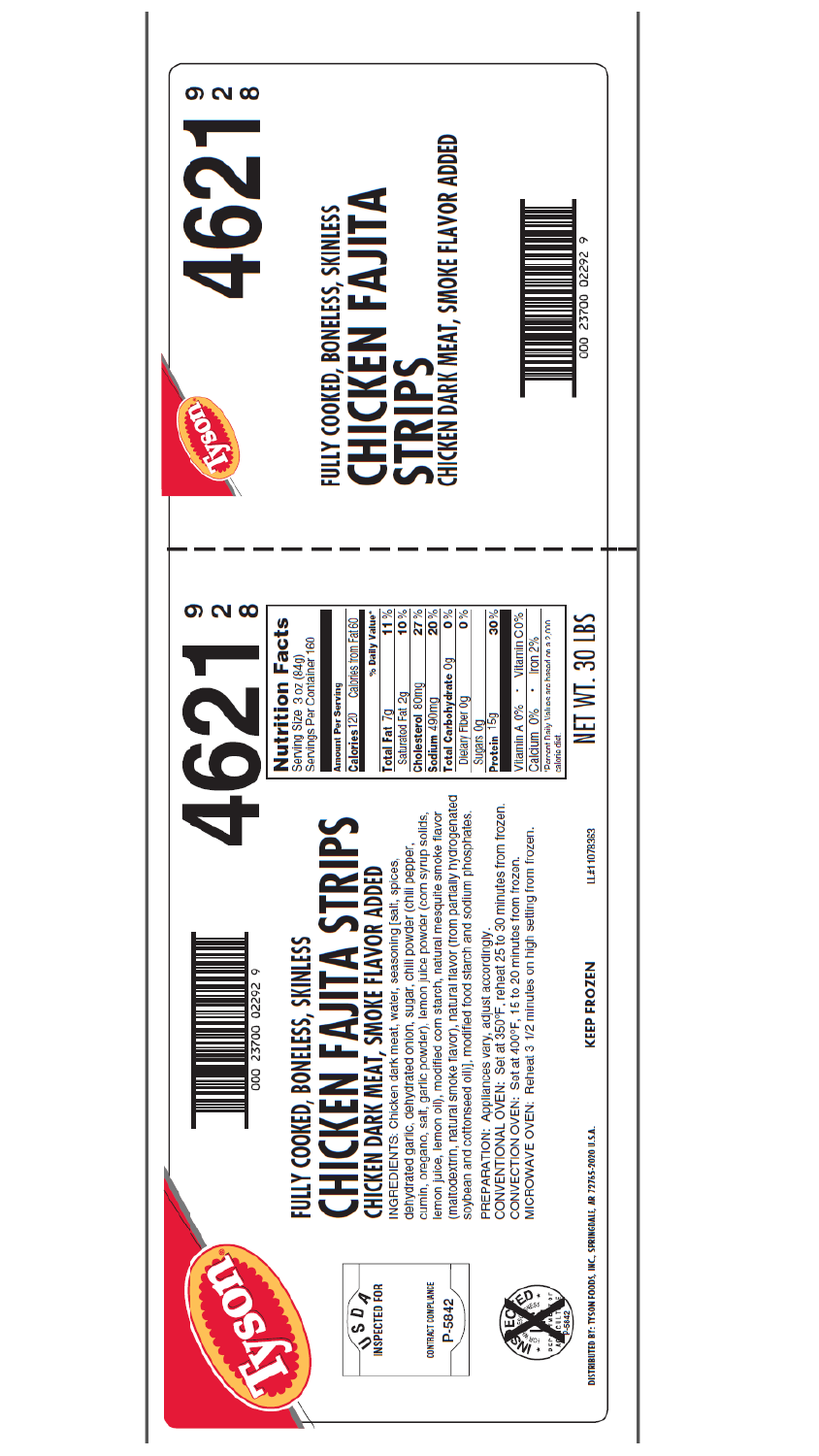

## Sample Product Formulation Statement (Product Analysis) for Meat/Meat Alternate (M/MA) **Products**

Child Nutrition Program operators should include a copy of the label from the purchased product carton in addition to the following information on letterhead signed by an official company representative.

| Product Name: FC BIS Dark Meat Chicken Strips Code No.: 4621-928 |                                                                    |
|------------------------------------------------------------------|--------------------------------------------------------------------|
|                                                                  | Manufacturer: lysin Foods, Inc Case/Pack/Count/Portion/Size: 30#MC |
| I. Meat/Meat Alternate                                           | $1$ $Pv + h$ $h = 3.0003$                                          |

Please fill out the chart below to determine the creditable amount of Meat/Meat Alternate

| <b>Description of Creditable</b><br>Ingredients per<br><b>Food Buying Guide (FBG)</b> | <b>Ounces per Raw</b><br><b>Portion of Creditable</b><br>Ingredient | <b>Multiply</b> | <b>FBG Yield/</b><br><b>Servings</b><br>Per Unit | Creditable<br>Amount * |
|---------------------------------------------------------------------------------------|---------------------------------------------------------------------|-----------------|--------------------------------------------------|------------------------|
| Boneless Chicken W/Skin                                                               | 2,899999                                                            |                 |                                                  | 2,0299999              |
| in Nut. Prop.                                                                         |                                                                     |                 |                                                  |                        |
|                                                                                       |                                                                     |                 |                                                  |                        |
| A. Total Creditable M/MA Amount                                                       |                                                                     |                 |                                                  |                        |

\*Creditable Amount - Multiply ounces per raw portion of creditable ingredient by the FBG Yield Information.

### II. Alternate Protein Product (APP)

If the product contains APP, please fill out the chart below to determine the creditable amount of APP. If APP is used, you must provide documentation as described in Attachment A for each APP used.

| Description of APP,<br>manufacture's name,<br>and code number                    | <b>Ounces</b><br>Dry APP<br>Per Portion | <b>Multiply</b> | $%$ of<br>Protein<br>$As-Is*$ | Divide by<br>$18**$    | Creditable<br>Amount<br>$APP***$ |
|----------------------------------------------------------------------------------|-----------------------------------------|-----------------|-------------------------------|------------------------|----------------------------------|
|                                                                                  |                                         |                 |                               | $\div$ by 18           |                                  |
|                                                                                  |                                         |                 |                               | $\div$ by 18           |                                  |
|                                                                                  |                                         |                 |                               | $\div$ by 18           |                                  |
| <b>B. Total Creditable APP Amount1</b>                                           |                                         |                 |                               |                        |                                  |
| C. TOTAL CREDITABLE AMOUNT $(A + B$ rounded down to<br>nearest $\frac{1}{4}$ oz) |                                         |                 |                               | $\partial \mathcal{C}$ |                                  |

\*Percent of Protein As-Is is provided on the attached APP documentation.

\*\*18 is the percent of protein when fully hydrated.

\*\*\*Creditable amount of APP equals ounces of Dry APP multiplied by the percent of protein as-is divided by 18. <sup>1</sup>Total Creditable Amount must be rounded **down** to the nearest 0.25oz (1.49 would round down to 1.25 oz meat equivalent). Do not round up. If you are crediting M/MA and APP, you do not need to round down in box A (Total Creditable M/MA Amount) until after you have added the Total Creditable APP Amount from box B to box C.

Total weight (per portion) of product as purchased

 $5.000\%$ 

 $2000x$ Total creditable amount of product (per portion) (Reminder: Total creditable amount cannot count for more than the total weight of product.)

I certify that the above information is true and correct and that a  $\frac{3.00}{\sqrt{2}}$  ounce serving of the above product (ready for serving) contains  $2 \times 2$  ounces of equivalent meat/meat alternate when prepared according to directions.

I further certify that any APP used in the product conforms to the Food and Nutrition Service Regulations (7 CFR Parts 210, 220, 225, 226, Appendix A) as demonstrated by the attached supplier documentation.

<u>- IMS RD</u><br>MS RD

<u>agen Kq</u>D<br>ra)790-3659  $\frac{1 \text{VU}}{T}$